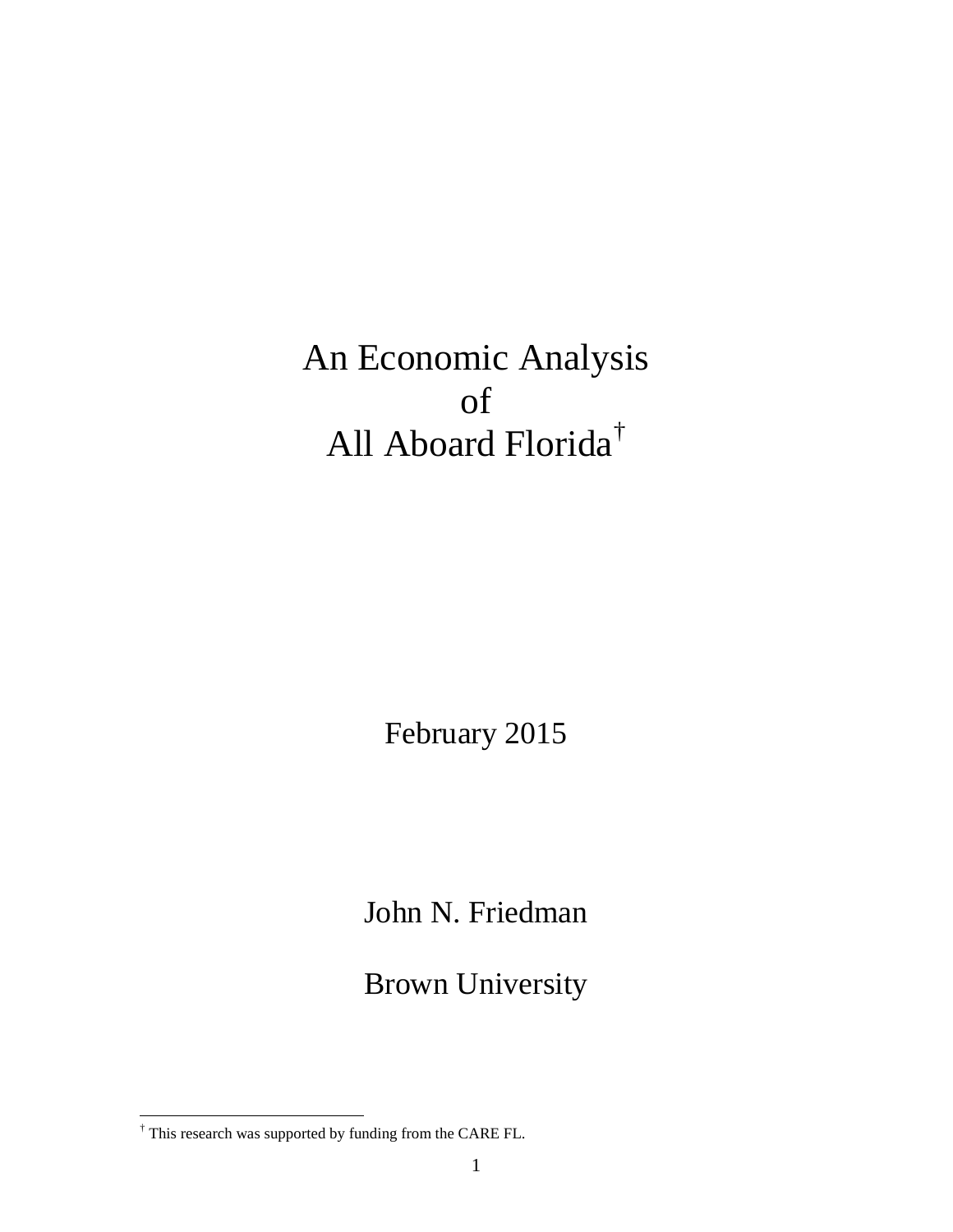# Table of Contents

Executive Summary of Key Findings

- I. Transportation Market Analysis
	- A. Analysis of Ticket Prices
	- B. Analysis of Ridership

### II. Economic Feasibility of All Aboard Florida

- A. Revenue Estimates
- B. Operating Cost Estimates
- C. Capital Cost Estimates
- D. Overall Feasibility

# III. Government Subsidy of All Aboard Florida

- A. Taxpayer Costs from Subsidized Bonds
- B. Economic Inefficiency of Tax-Exempt Bonds
- C. Other Government Subsidies

About the Author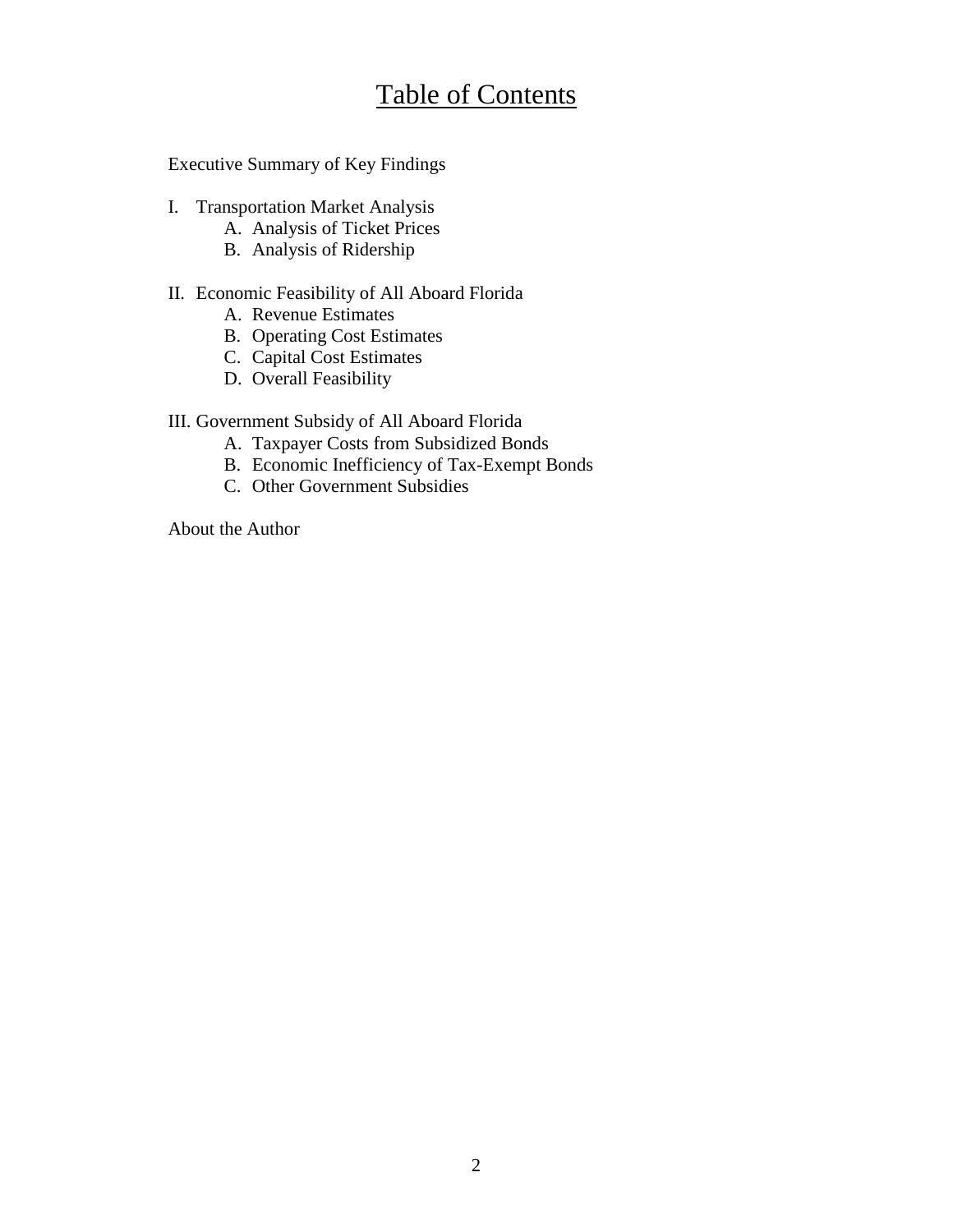### Executive Summary of Key Findings

All Aboard Florida (AAF) proposes building a 220-mile line connecting the Miami area with Orlando via long-distance train. This study analyzes the market for this mode of transportation, as compared with alternative travel options, to project fares and annual ridership. It then takes these projections to assess the overall economic feasibility of the project. Finally, the report studies the size and efficiency of the taxpayer subsidy for All Aboard Florida through the issuance of tax-exempt Private Activity Bonds. The primary conclusions of this report are as follows:

• **All Aboard Florida will generate an average ticket price of \$34 and attract between 1.5 and 2 million riders.**

Train fares are limited for business travelers by the relatively cheap airfare for the one-hour flight between Miami and Orlando, as well as the fact that – unlike other long-distance trains – All Aboard Florida will arrive at the Orlando airport rather than downtown, which is more advantageous to passengers. Fares for personal travelers will be limited by the relative ease of car travel. Train ridership will also be limited by high levels of urban sprawl and the lack of connecting public transit.

• **All Aboard Florida will generate annual losses of more than \$100 million and will be unable to service its large debt burden.**

Under optimistic projections, this report projects annual revenues of \$95.8 million, operating costs of \$81.5 million, and debt-service costs of \$125 million, for annual losses of \$110.7 million. AAF has no way to pay the resulting annual deficit, except perhaps by non-train-related business such as real estate profits.

• **All Aboard Florida would have to charge \$273 per train ticket one-way, even under unrealistically optimistic assumptions, in order to service its debt.** The revenue required to service its debt is more than twice as large as actual projected revenues. The implied fare of \$273 required to raise this revenue – even holding ridership constant – would be \$145 more expensive than airfare on the Miami to Orlando route. But of course ridership would fall drastically at such high prices.

• **All Aboard Florida will benefit from between \$50 and \$73 million of annual taxpayer subsidies.**

All Aboard Florida plans to issue \$1.75 billion of Private Activity Bonds, which are tax-exempt bonds similar to municipal bonds. The foregone tax revenue is an inefficient taxpayer subsidy of \$37-\$60 million for a private enterprise. AAF will also benefit from another \$13 million of annual subsidies from the State of Florida and local governments in the form of state-funded station in Orlando and safety upgrades and maintenance along the rail line.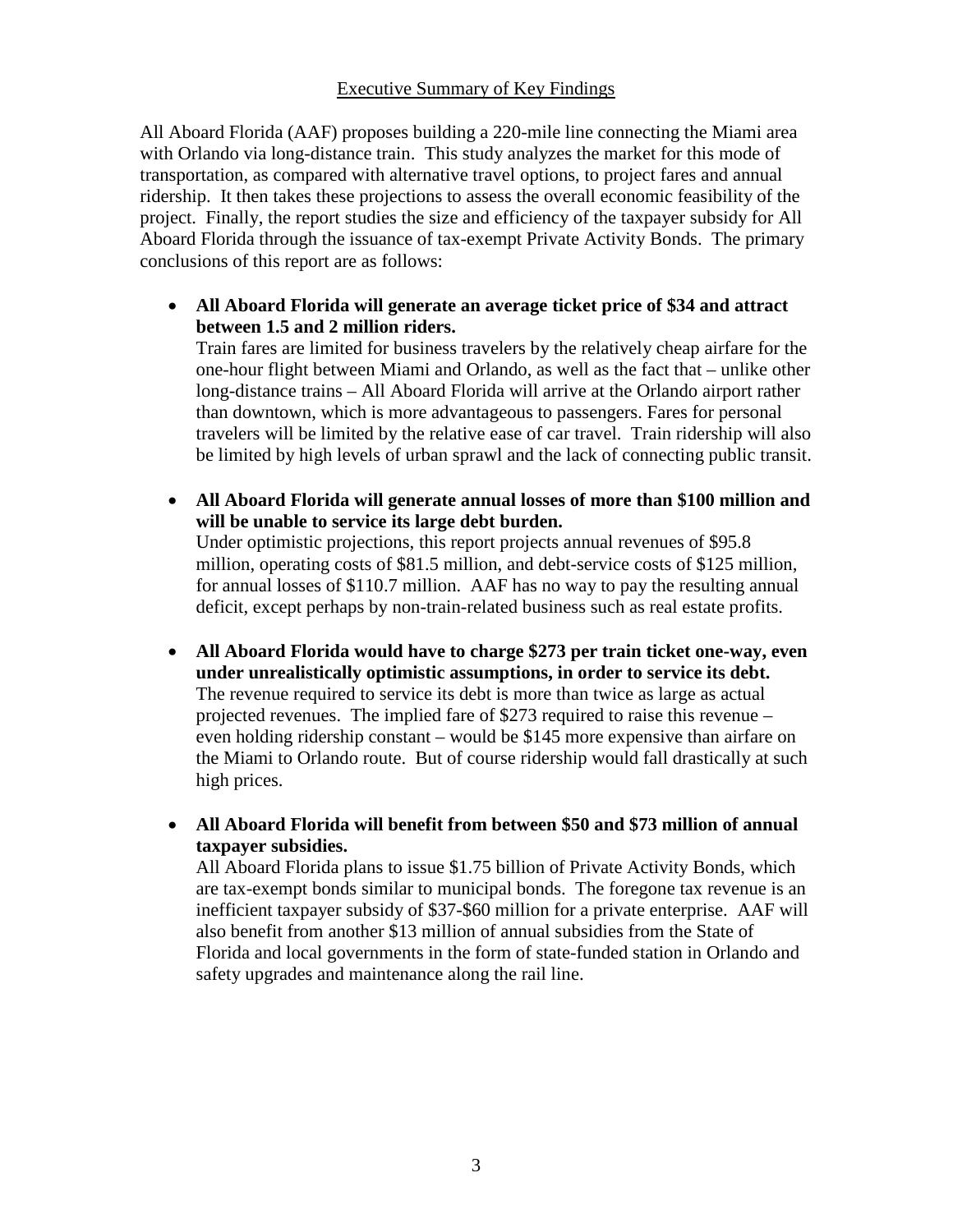# **I. Transportation Market Analysis in Southern Florida**

All Abroad Florida (AAF) proposes to build a 220-mile train line connecting Miami, Fort Lauderdale, West Palm Beach, and Orlando. This section analyzes the market for longdistance rail in Southern Florida to estimate the projected fare for each route and the projected annual ridership.

### A. Analysis of AAF Ticket Prices

The market for AAF's long-distance rail service will contain different types of consumers: business travelers, who have a high value of time and less cost sensitivity, and personal or leisure travelers, who have low values of time and higher cost sensitivity. For business travelers, air travel is the main transportation mode that will compete with AAF's long-distance train. (Other modes of travel either take significantly longer (6 hours for Amtrak's current passenger rail service, or 5 hours by bus) or require the traveler to drive (4 hours) so the traveler cannot read or work.) In contrast, for personal and leisure travelers car travel will compete with AAF's train service. I now analyze the exact costs of each mode of travel and for each traveler separately in order to project likely fares.

### Business Travelers

Business travelers choose between rail and airplane. Most obviously, air travel will remain faster; a direct flight from Miami International Airport to Orlando International Airport takes one hour, in comparison with a projected time of just over three hours for  $A\overline{A}F$ 's rail line.<sup>[1](#page-3-0)</sup> This difference exaggerates the time savings from air travel, however, since travelers must arrive at the airport significantly earlier in order to get through security and board. I assume this process takes an additional hour. In total, after arriving at the departure station or airport, the train will take one extra hour to reach the destination in Orlando.

Air travel and long-distance rail also differ in the time and expense it takes to reach the departure terminal. For most travelers, Miami Airport is further than the downtown location of the AAF train station. But the high degree of urban sprawl of both homes and businesses in the Miami area implies that most passengers will not be leaving from Downtown Miami on their journey, and so most will also have to travel significantly to reach the train station. Some will take a taxi to the departure terminal, in which case the cost of transport scales with distance; others will drive, in which case the costs are a combination of the time spent commuting and the cost of parking. The benefit of the more remote location of the airport is cheaper parking for those who drive. To capture these costs, I assume that passengers, on average, travel 15 minutes further to reach the airport than the train station, but that parking costs at least an additional \$4 at the centrally-located train stations.

In order to combine the monetary and time costs of each mode of travel, we must make an assumption on the value of time (VOT) used by travelers when choosing between different options. I follow the most recent recommended hourly value for travel time

<span id="page-3-0"></span><sup>&</sup>lt;sup>1</sup> Note that both air travel and the AAF rail line will bring passengers to Orlando Airport, and so the modes of travel are equivalent from the perspective of traveling within the Orlando area. This aspect of travel is therefore omitted from this analysis.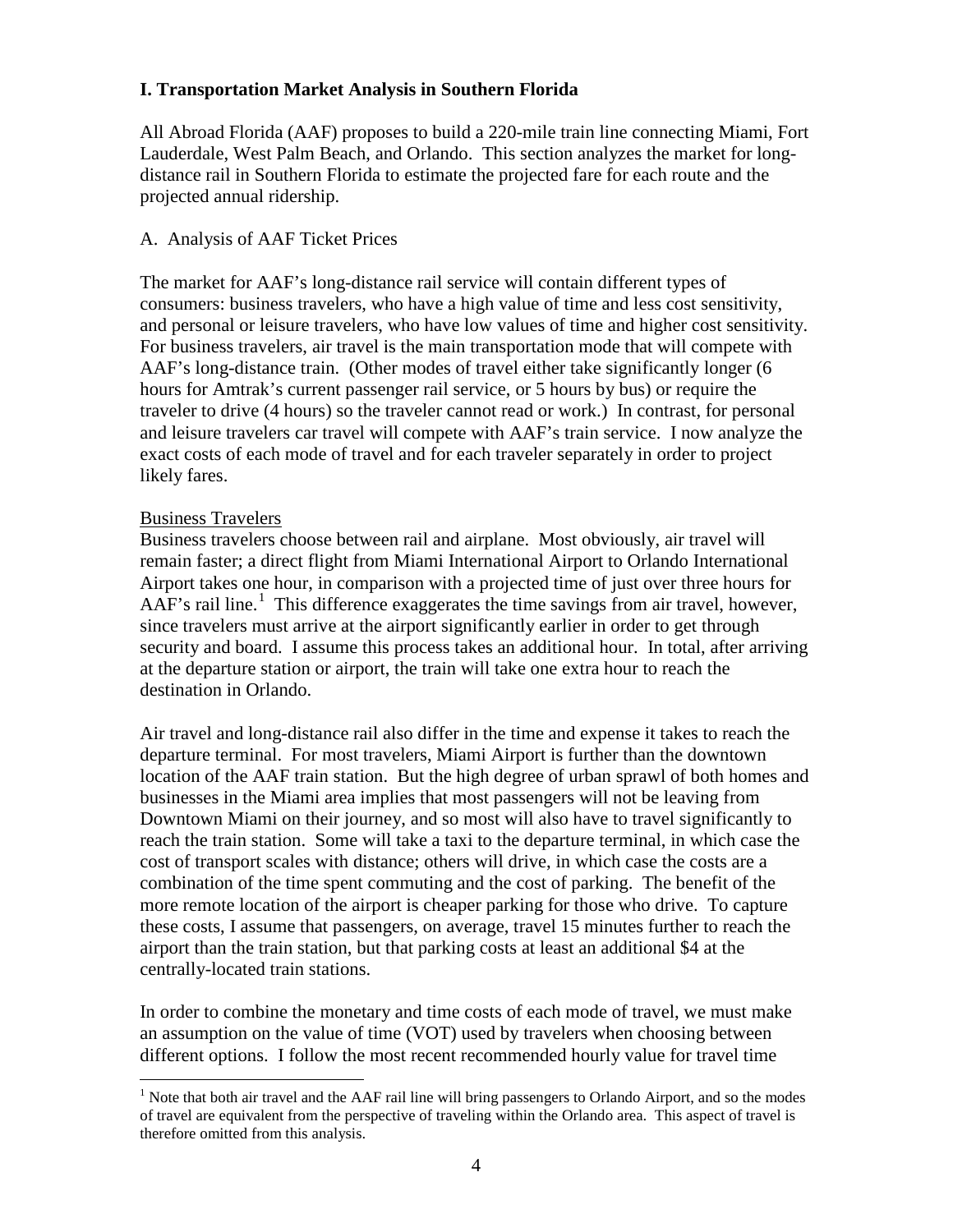savings from the U.S. Department of Transportation's analysis, which is \$57.20 for business travelers.<sup>[2](#page-4-0)</sup> This implies that the average traveler values the 45 minutes saved through air travel at \$42.90. Including the higher cost of parking at the train station increases this benefit to \$46.90.

This analysis suggests that the average passenger is willing to pay \$46.90 extra for air travel relative to the proposed AAF rail line. Average one-way tickets from Miami to Orlando cost  $$127.50$ .<sup>[3](#page-4-1)</sup> Therefore, the market should be able to support one-way AAF train fares between Miami and Orlando of roughly \$81.

#### Leisure and Personal Travelers

Leisure and personal travelers choose between train and car. In order to better define the costs of each, I analyze a hypothetical trip from Miami to Disneyworld Resort. The direct car trip is 227 miles, which I assume would take 4 hours. The train would take 3 hours from station to station, plus an additional 15 minutes to reach the station in Miami and an additional 30 minutes to reach Disneyworld from Orlando Airport (the site of the Orlando  $AAF$  station).<sup>[4](#page-4-2)</sup> Therefore, the train trip would save just 15 minutes relative to the car trip. The U.S. Department of Transportation recommends a value of time of \$16.70 for intercity personal auto travel, so the extra 15 minutes is worth just \$4, which is just enough to offset the assumed \$4 parking fee at the train station.

The only other cost of car travel is the use of the car itself; AAA estimated in 2014 that the cost of driving each additional mile is \$0.19, including gas, maintenance, and tires, for a total of \$43 for the entire one-way trip. Thus, personal travelers who drive by themselves will pay up to \$43 for a train ticket. This number is lower for families who travel in larger groups; a similar analysis that accounts for the cost of time for each traveler but allows parties to share other costs suggests that families of 4 will pay just \$19 per person for a train ticket. I take the average of \$31 between these figures for the single projected ticket price for personal and leisure travelers.<sup>[5](#page-4-3)</sup>

### Estimated Fares for Other Station Pairs

Based on theoretical AAF fares of \$81 and \$31 between Miami and Orlando for business and personal travelers, respectively, I assume a constant per-mile train fare to project fares for a one-way ticket to Orlando from Fort Lauderdale and West Palm Beach. For business travelers, the fares would be of \$71 and \$56, respectively; for personal travelers it would be \$27 and \$22.<sup>[6](#page-4-4)</sup> For business travelers between Miami and West Palm Beach, I

<span id="page-4-0"></span> $2$  Table 3, DOT "Departmental Guidance for the Valuation of Travel Time in Economic Analysis, Revision 2," September 28, 2011.

<span id="page-4-1"></span><sup>&</sup>lt;sup>3</sup> Data analysis from [www.farereport.com,](http://www.farereport.com/) based on Office of Aviation Analysis data from the U.S. Department of Transportation.

<span id="page-4-2"></span><sup>&</sup>lt;sup>4</sup> I assume no cost other than time between Orlando Airport and Disneyworld due to the prevalence of free shuttles.

<span id="page-4-3"></span><sup>&</sup>lt;sup>5</sup> An alternative interpretation of this analysis is that, at higher fares, AAF will fail to attract many personal travelers, and especially those traveling in large groups. In this case, fares would be higher and ridership lower, so revenue would be roughly similar to the case I present below.

<span id="page-4-4"></span> $6$  Throughout this analysis, I assume that AAF can charge distinct fares to business and personal travelers. In practice this separation is not exact, but one can do quite a bit through differential pricing across departure times and other price discrimination.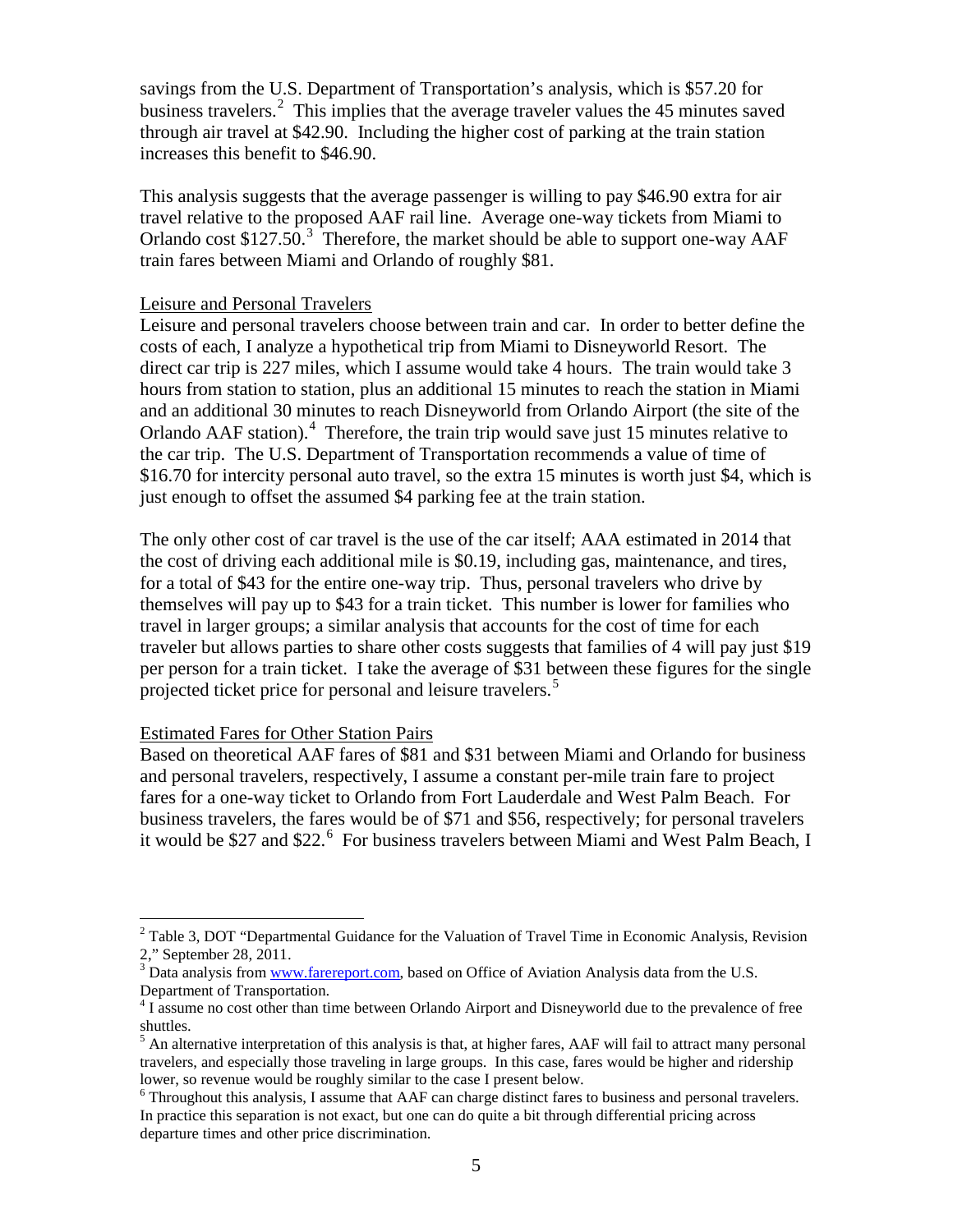then take AAF's own projections of a \$24 fare.<sup>[7](#page-5-0)</sup> I assume a \$18 fare from Miami to Fort Lauderdale and Fort Lauderdale to West Palm Beach. Relative to my market-based projections for the Orlando routes, the AAF projections are slightly higher fares-per-mile, though the gradient is roughly similar to that seen in Amtrak fares between shorter and longer routes. These fares are clearly too high to attract personal travelers, so I reduce them by 33% to \$16 and \$12, respectively. Table 1 presents the full set of fares. The average one-way fare is \$30.50, based on population-weighted ridership shares between city-pairs and assuming that half of riders are business riders and half are personal riders.<sup>[8](#page-5-1)</sup>

| <b>Average Fare: \$30.50</b>       |                        | <b>Arrival Station</b>                         |            |       |         |  |
|------------------------------------|------------------------|------------------------------------------------|------------|-------|---------|--|
|                                    |                        |                                                |            | West  |         |  |
|                                    |                        |                                                | Fort       | Palm  |         |  |
|                                    |                        | Miami                                          | Lauderdale | Beach | Orlando |  |
|                                    |                        | <b>Panel A: Business Travelers</b>             |            |       |         |  |
| <b>Departure</b><br><b>Station</b> | Miami                  |                                                | \$18       | \$24  | \$81    |  |
|                                    | <b>Fort Lauderdale</b> | \$18                                           |            | \$18  | \$71    |  |
|                                    | West Palm Beach        | \$24                                           | \$18       |       | \$56    |  |
|                                    | Orlando                | \$81                                           | \$71       | \$56  |         |  |
|                                    |                        | <b>Panel B: Leisure and Personal Travelers</b> |            |       |         |  |
| <b>Departure</b><br><b>Station</b> | Miami                  |                                                | \$12       | \$16  | \$31    |  |
|                                    | Fort Lauderdale        | \$12                                           |            | \$12  | \$27    |  |
|                                    | West Palm Beach        | \$16                                           | \$12       |       | \$22    |  |
|                                    | Orlando                | \$31                                           | \$27       | \$22  |         |  |

#### **Table 1: Projected Fare Prices**

#### B. Analysis of AAF Ridership

To assess potential ridership for All Aboard Florida's services, it is useful to first benchmark against other markets for long-distance trains. In the United States, the most successful long-distance passenger rail line is Amtrak's *Northeast Corridor*, which runs from Boston to Washington D.C. and links together four major combined metropolitan areas with a total population of 48 million.<sup>[9](#page-5-2)</sup> These cities are not just large but also wellconnected internally, so that long-distance trains link with other modes of public transportation. Across all four cities, more than 20% of workers use public transportation in any given week to commute to work.<sup>[10](#page-5-3)</sup> Even Philadelphia, which has the lowest public transportation usage across these cities at 9.3%, still ranks  $7<sup>th</sup>$  in the country; New

<span id="page-5-0"></span> $^7$  AAF Bond Prospectus, as reported by Treasure Coast Palm: http://www.tcpalm.com/franchise/shaping-<br>our-future/our-roads/exclusive-all-aboard-florida-document-has

<span id="page-5-1"></span> $8$  Throughout this analysis, I assume a relationship high share of personal travelers combined with a relative low price (from the analysis in Section I.A). AAF might instead achieve similar revenue by raising prices on personal travelers, which would lower their share.

 $9 \text{ U.S.}$  Census, 2013 Estimates by Combined Metropolitan Statistical Area.

<span id="page-5-3"></span><span id="page-5-2"></span><sup>&</sup>lt;sup>10</sup> U.S. Census, "Public Transportation Usage Among U.S. Workers" October 2010.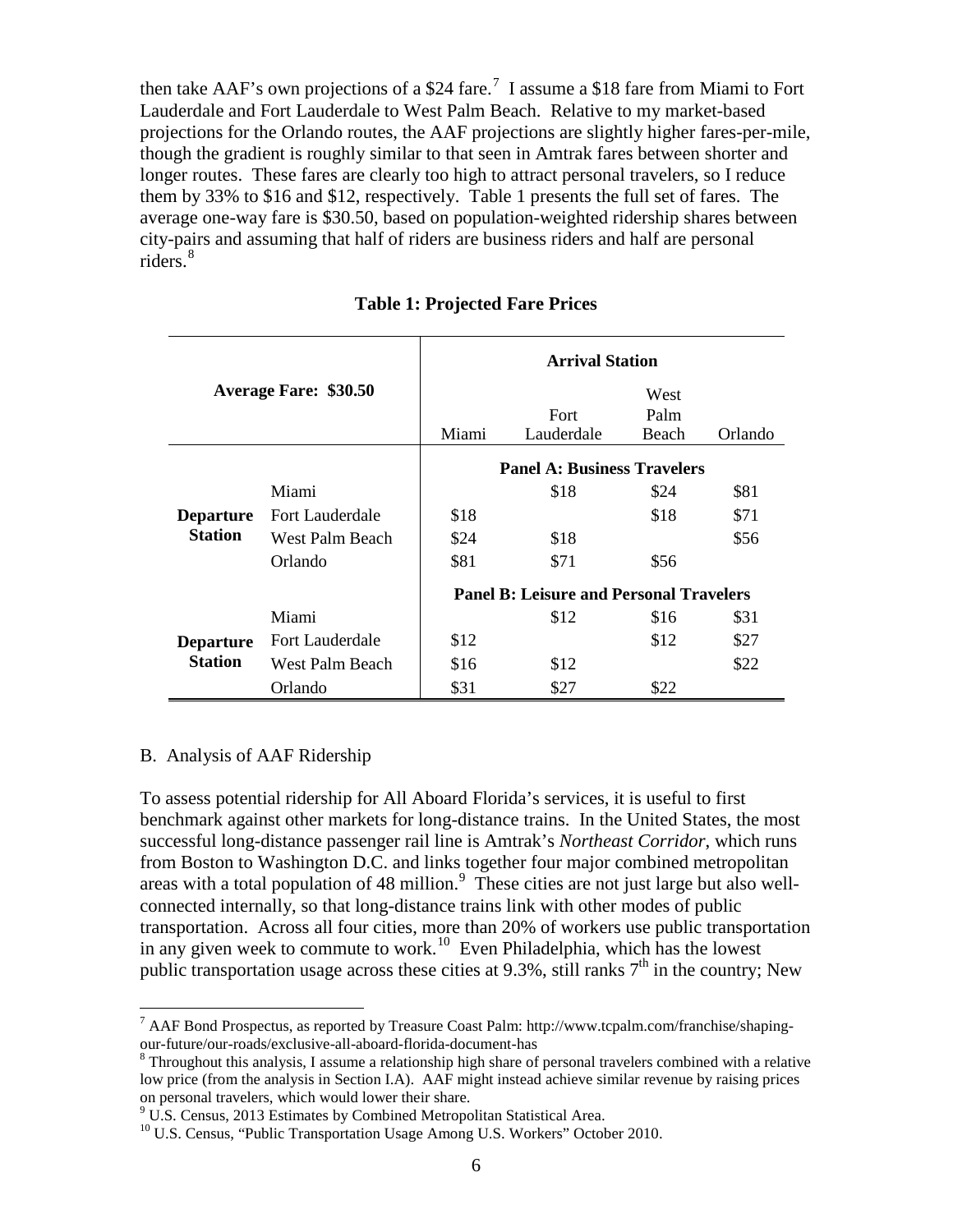York of course comes on top by far with 30.5% usage. Amtrak maintains 13 stations along this route for the highest-speed *Acela* service, as well as a number of additional stations served by its *Northeast Regional* service. With all of these advantages, in FY2014 Amtrak ridership on this route grew to [11](#page-6-0).6 million, its highest ridership ever.<sup>11</sup>

All Aboard Florida proposes to link two combined metropolitan areas with total population of 9.4 million people. Just scaling ridership for the *Northeast Corridor* down to account for population would predict 2.27 million riders annually along the entire route. This clear overestimate is still considerably smaller than AAF's projection of 3.47 million passengers once fully operational.<sup>[12](#page-6-1)</sup> Clearly these AAF projections do not line up with the experience of long-distance rail in the United States.

There are a number of other factors that drive any reasonable prediction below this basic estimate. First, AAF's route would include just four stops; as compared with the *Northeast Corridor*, AAF simply generates fewer routes to attract riders. Second, Orlando and Miami do not have nearly the existing local public transit links to connect AAF stations to other destinations. The combined public transit usage among workers in Miami and Orlando is just 3%. This lack of public transit links is compounded by the fact that the Orlando station is not in the city center but instead at the airport.

Finally, businesses and individuals are located far more diffusely around the city centers in Miami and Orlando, as compared with the relatively compact cities along the *Northeast Corridor*. For example, U.S. Census records show that 40% of the population of cities along the *Northeast Corridor* live within 10 miles of the city center (where the train stations are located), as compared with just  $23\%$  in Miami.<sup>13</sup> Similarly, cities along the *Northeast Corridor* have 27% of jobs located within 3 miles of the central business district, as compared with just 21% of jobs in Miami and Orlando. This situation is also not improving; over the past decade, Orlando has had one of the fastest growing "outer rings," with the share of jobs outside 10 miles from the city center increasing by 7 percentage points from 38% to 45%. [14](#page-6-3) 

Put simply, even after accounting for their size, Miami and Orlando are not cities with characteristics in which passenger trains can thrive. Taking this into account, a reasonable forecast would have somewhere between 1.5 and 2 million AAF riders annually; I conduct the rest of this analysis using both of these figures as alternative scenarios, with 2 million as the optimistic case and 1.5 million as the realistic case.

I then assume that that these riders are distributed along the line proportionally with population – that is, if Fort Lauderdale has 50% higher population than West Palm Beach, then there will be 50% more riders embarking at Fort Lauderdale for each destination than at West Palm Beach. The route-specific ridership shares appear below in Table 2; my assumptions imply symmetry between departure-destination pairs. Roughly 60% of the ridership is between the three cities in the Greater Miami area; the remaining 40% of journeys connect the Miami area with Orlando.

<span id="page-6-0"></span><sup>&</sup>lt;sup>11</sup> "Amtrak Ridership and Revenues Continue Strong Growth in FY2014," October 27, 2014.

<span id="page-6-1"></span>http://www.amtrak.com/ccurl/238/481/Amtrak-FY2014-Ridership-and-Revenue-ATK-14-096%20.pdf<br><sup>12</sup> AAF Draft Environmental Impact Statement, p. 3-47.<br><sup>13</sup> U.S., Census, Distance Profiles for U.S. MSA in 2000 and 2010.<br><sup>14</sup> Bro

<span id="page-6-3"></span><span id="page-6-2"></span>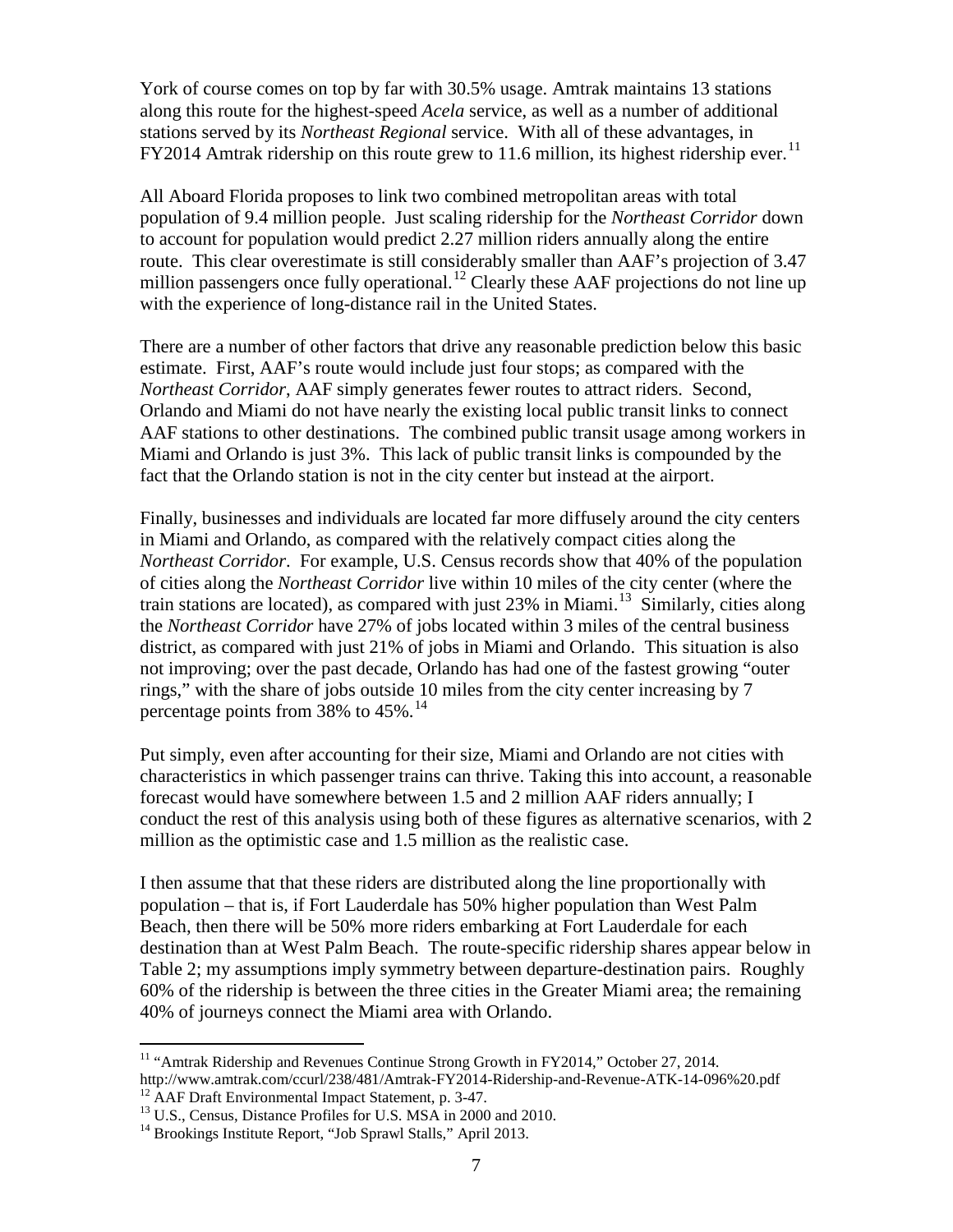|                                 |                        | <b>Arrivals (thousands)</b>           |                    |                       |         |
|---------------------------------|------------------------|---------------------------------------|--------------------|-----------------------|---------|
|                                 |                        | Miami                                 | Fort<br>Lauderdale | West<br>Palm<br>Beach | Orlando |
|                                 |                        | Panel A: Optimistic Case (2 million)  |                    |                       |         |
| <b>Departure</b><br>(thousands) | Miami                  |                                       | 262.8              | 189.8                 | 189.8   |
|                                 | <b>Fort Lauderdale</b> | 262.8                                 |                    | 131.4                 | 131.4   |
|                                 | West Palm Beach        | 189.8                                 | 131.4              |                       | 94.9    |
|                                 | Orlando                | 189.8                                 | 131.4              | 94.9                  |         |
|                                 |                        | Panel B: Realistic Case (1.5 million) |                    |                       |         |
| <b>Departure</b><br>(thousands) | Miami                  |                                       | 197.1              | 142.3                 | 142.3   |
|                                 | <b>Fort Lauderdale</b> | 197.1                                 |                    | 98.5                  | 98.5    |
|                                 | West Palm Beach        | 142.3                                 | 98.5               |                       | 71.2    |
|                                 | Orlando                | 142.3                                 | 98.5               | 71.2                  |         |

# **Table 2: Projected AAF Ridership**

# **II. Economic Feasibility of All Aboard Florida**

The previous section estimated that AAF could charge an average up to \$81 while remaining competitive for business with currently available modes of transportation between Miami and Orlando, most importantly air travel. Including shorter routes within the Greater Miami area, the average fare price would be \$30.50. This section assesses the economic feasibility of All Aboard Florida as a private company given these market opportunities.

Importantly, this analysis will consider only the revenues and costs associated with the construction and operation of the rail line from Miami to Orlando, and not the associated commercial opportunities such as office space rental or commercial property development around stations. It may be that there are profitable opportunities for real estate development in urban centers in Southern Florida; however those opportunities are not clearly related to the operation of a train line. Put differently, one could invest in real estate development completely independent of a train line; thus, we must be careful to not build the case for the profitability of a rail line based on such a side project.

This analysis will also strictly focus on the financial condition of AAF and will not analyze any impacts of AAF on surrounding communities. For instance, this analysis will not consider any potential costs to surrounding communities from the increase in rail traffic, nor to the coastal waterways from either environmental damage or waterway restrictions. This analysis will also not consider any claimed regional economic benefits.

### A. Revenue Estimates

I build revenue projections from tickets sold by combining the fare projections from Section I.A and the ridership projections from Section I.B. Multiplying projected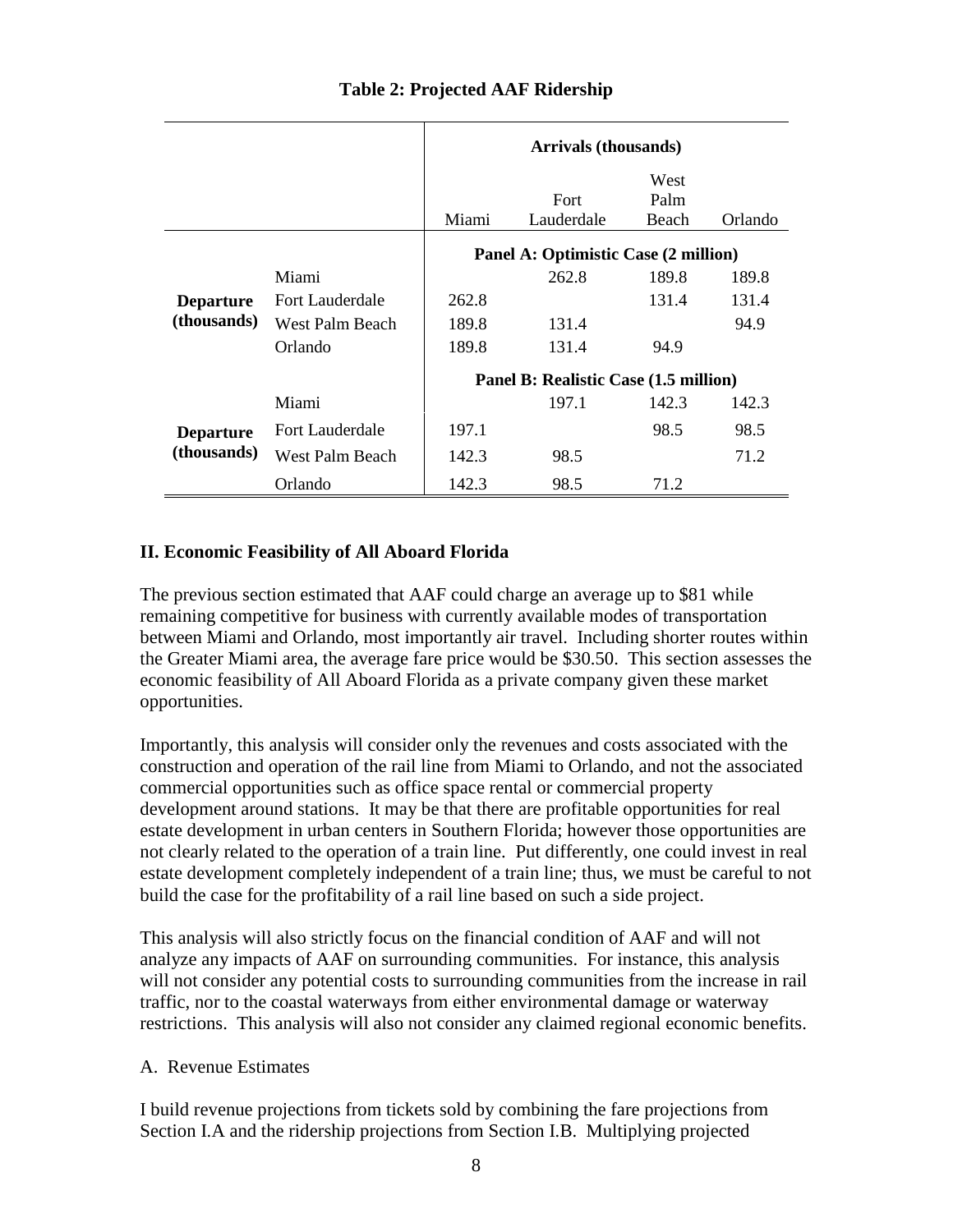ridership by projected ticket prices for each route yields projected "farebox" revenue of \$61.0 million annually under the optimistic ridership scenario, and \$45.7 million annually under the realistic scenario.

AAF will also generate revenue from ancillary sources such as advertising or sponsorship.<sup>[15](#page-8-0)</sup> AAF projects these revenues at \$21 million for the Miami-WPB section of the line. In order to present an optimistic case for AAF, I accept the AAF forecasts for the Miami area and then I assume that these revenues scale with ridership to account for additional ancillary revenues from routes to and from Orlando. Section I.B projects that ridership within the Miami area accounts for 60% of total ridership; therefore I assume that the additional line to Orlando would increase these revenues by 66%, from \$21 to \$34.2 million.

Putting these two sources of revenue together yields \$95.2 million annual revenue for the full line under the optimistic scenario, and \$80.0 million under the realistic scenario.

### B. Operating Costs

Operating costs include fuel, labor, rolling stock maintenance, and any other expense that AAF will incur in the course of running the train line. In order to estimate operating costs, I extrapolate from AAF's own estimates contained in various documents. Once at full operating capacity in 2018, AAF projects annual operating expenses of \$30.3 million for 16 round-trip train trips (and 5 physical trains) on the Miami-WPB segment (66.5 miles). The full route from Miami-Orlando will also have 16 round-trips (and 10 physical trains), covering 220 miles.

For most expenses, including on-train labor, fuel, maintenance of equipment and maintenance of way, it is most appropriate to scale by the total miles traveled. These expenses are expected to total \$19.0 million for the Miami area alone, and so I project they will increase to \$62.7 billion for the full line. Certain other expenses, such as offtrain labor, will scale by a smaller percentage; as with ancillary revenues in the previous section, I assume that these other expenses scale with ridership and so increase by 66% when moving to the full line.<sup>16</sup> These expenses increase from \$11.4 million to \$18.9 million. Putting these numbers together, I project annual operating costs of \$81.5 million for the full line.

# C. Capital Costs

The operating costs discussed in Section II.B do not yet include the very large expenses of acquiring the land, constructing the line, and acquiring rolling stock. AAF plans to raise \$1.75 billion in Private Activity Bonds (PABs) under authority from the Department of Transportation. AAF's application for the PABs suggested that total start-up costs would include an additional \$1.4 billion, for a total of \$3.1 billion in capital to fund construction, land acquisition, rolling stock purchases, and other expenses. I assume that

<span id="page-8-1"></span><span id="page-8-0"></span><sup>&</sup>lt;sup>15</sup> Ibid. Footnote 7.<br><sup>16</sup> Starting with AAF's 2013 cost projection for 2017, I assume that 25% of labor costs are on-train and 75% of labor costs are off-train. I assume that 50% of Other Expenses are on-train and 50% off-train. All other operating expenses are on-train.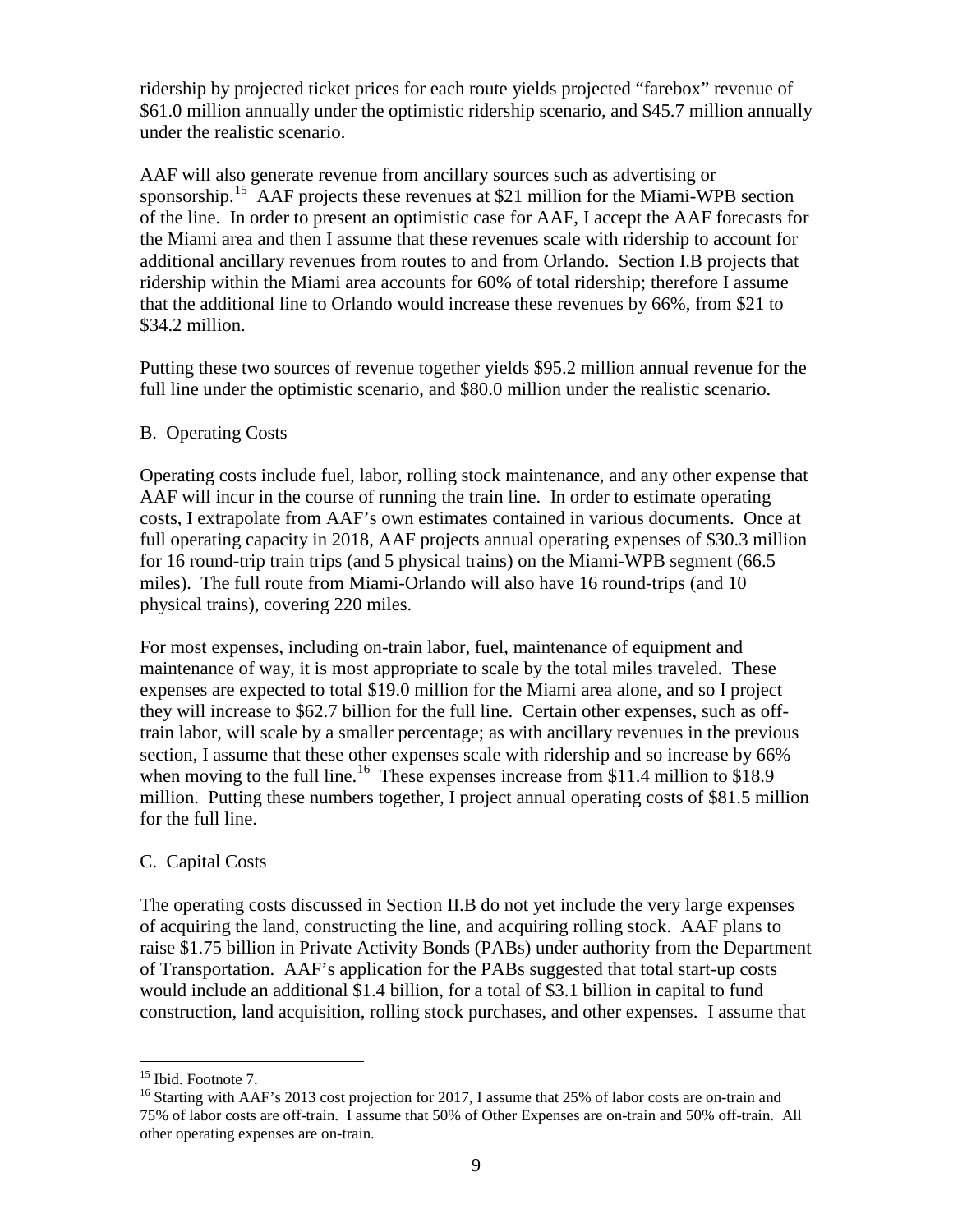50% of the additional funds are raised via equity. The total debt will then be roughly \$2.5 billion.

The cost of this capital depends on the interest rate demanded by the market to finance the bonds. In June 2014, AAF raised \$405 million in bonds at a 12% coupon rate. As I discuss below, this is equivalent to roughly a rate of 9.5% once factoring in the government tax subsidy for the Private Activity Bonds. Furthermore, some of the debt will be secured on rolling stock or other assets and will require a lower interest rate.

I make the optimistic assumption that AAF will be able to achieve a weighted average cost of capital for debt of 5%. I also assume no dividend or other service costs of equity. This implies annual capital costs of at least \$125 million. If interest rates rise above this optimistic benchmark – for instance due to the recent downgrade of AAF's parent company Fortress Investment Group – then costs would increase. For instance, a weighted average cost of capital of 8% would generate \$200 million in annual debt service. Cost overruns in construction that require additional borrowing would also increase capital costs. $17$ 

### D. Overall Feasibility

Table 3 puts together the numbers from the previous three sections, under each scenario. Under the optimistic scenario, AAF will generate \$95.8 million in annual revenue, face \$81.5 million in annual operating costs, plus \$125 million in interest costs for tax-exempt bonds and other debt. Total annual losses will be \$110.7 million. Under the realistic scenario, losses will be even larger at \$125.9 million. In either case, AAF has annual losses that are greater than annual revenues – put another way, one could arbitrarily double revenue projects and still not project that AAF would be able to pay off its debt. This problem will become even worse if AAF were to experience delays in the construction process than would require more years of debt service before generating revenue.

| (in millions of dollars)        | Optimistic<br>Scenario | Realistic<br>Scenario |
|---------------------------------|------------------------|-----------------------|
| Revenue                         | \$95.8                 | \$80.6                |
| <b>Operating Cost</b>           | \$81.5                 | \$81.5                |
| <b>Annualized Capital Costs</b> | \$125.0                | \$125.0               |
| <b>Annual Profits</b>           | (\$110.7)              | $(\$125.9)$           |

### **Table 3: Project AAF Annual Profits**

<span id="page-9-0"></span> $17$  For example, the Draft Environmental Impact Statement responses included significant evidence that the planned line will utilize 80 year old railroad bridges. If these antiquated facilities need to be replaced or upgraded in order to obtain EIS and Coast Guard approval, it would add significantly to construction costs.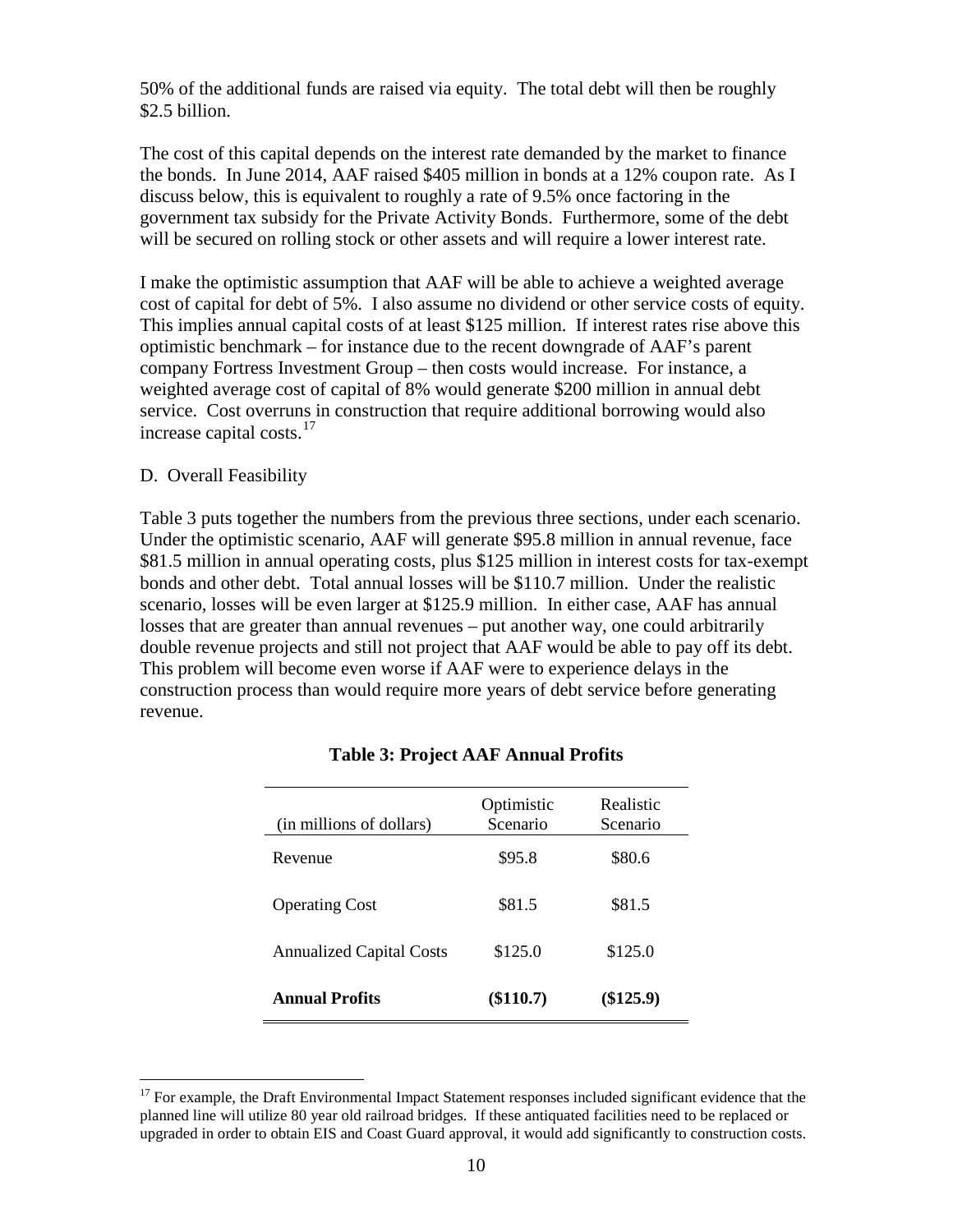Another way to look at this financing problem is to ask the question: how much would AAF need to charge in order to break even? After accounting for ancillary revenue sources, this analysis shows that AAF would need to raise \$171.7 million in ticket revenue, more than a tripling of the revenue projection in the optimistic scenario. Even holding ridership constant, this would imply charging \$273 for a one-way ticket from Miami to Orlando, about \$145 *more* than the average airline fare on this route. But of course ridership would in fact plummet at such high prices, necessitating even higher fares. Although it is difficult to project exactly how such a negative feedback loop would end, it is likely that there exists no fare structure with which AAF could generate revenue merely to cover its operating and capital expenses.

This forecast's pessimism on AAF's ability to service its debt is shared by the bond market. In June 2014, AAF sold \$405 million of five-year bonds at 12%; this high interest rate is striking given the historically low spreads that characterized the high-yield debt market during that period. Data from the St. Louis Federal Reserve Bank measured the average US high-yield bond option-adjusted spread over treasuries at just 3.5 percentage points in June 2014, lower than at other point since 2007.

A similarly negative assessment may also underlie the U.S. Department of Transportation's decision to offer AAF support for Private Activity Bonds rather than accept their initial application for a loan through the Railroad Rehabilitation and Improvement Financing (RRIF) program. This program offers subsidized direct loans for the development of railroad infrastructure but require the payment of a Credit Risk Premium that is assessed as a percentage of the total loan amount and varies by the overall risk of each transaction based on repayment and other non-payment risk.<sup>18</sup> Although these calculations are not public, the analysis in this report suggests that this Credit Risk Premium may have been extremely high.

# **III. Government Subsidies for All Aboard Florida**

The previous section has demonstrated the serious problems that AAF will face in generating enough operating profit to cover the very high cost of servicing its debt. This situation is remarkable because these numbers already account for the benefit to AAF from millions of dollars in annual subsidies from taxpayers across the country as a result of AAF's Private Activity Bond (PAB) issuance and other subsidies; in total, AAF will receive \$50 to \$73 million of subsidies annually. This section details the nature of this subsidy and analyzes the economic efficiency of this policy.

A. Taxpayer Costs for AAF's Private Activity Bond

AAF intends to finance itself in large part through issuing \$1.75 billion of PABs, which are a form of taxpayer-subsidized finance, in that – similar to municipal bonds – taxpayers need not pay taxes on interest that they receive for holding the bond.

<span id="page-10-0"></span><sup>&</sup>lt;sup>18</sup> RRIF Program Fact Sheet, US DOT, September 2014, available at http://www.fra.dot.gov/Elib/Document/3092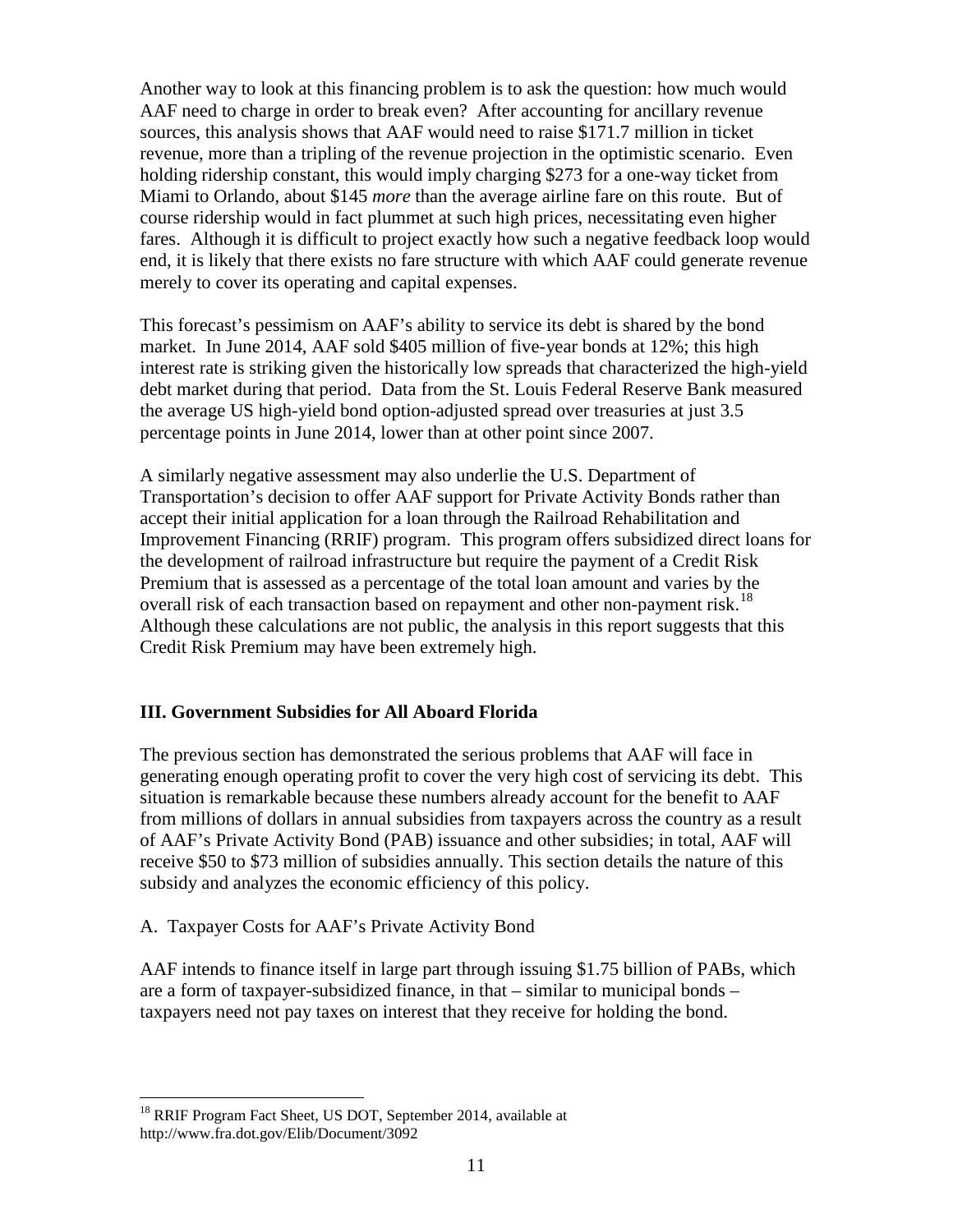The tax-exempt status generates a significant subsidy for borrowers, as well as significant costs for taxpayers. Table 3 demonstrates these subsidies in the case of AAF. Column 1 gives the baseline case, in which a firm borrows \$1.75 billion of corporate bonds that are not tax exempt. For the purposes of this example, I assume optimistically that the bonds would carry a 7.5% coupon. Note that at higher interest rates – such as the 12% coupon rate on the private bond notes previously issued by AAF on July 1, 2014 – these numbers would be correspondingly larger.

Paying 7.5%, AAF would pay \$131 million in interest each year, on which bond holders would owe approximately \$37 million in taxes (assuming an average tax rate of 28%).<sup>[19](#page-11-0)</sup> Investors would receive net interest payments of \$94.5 million.

|                             | Corporate<br>Bond | Private<br><b>Activity Bond</b> |
|-----------------------------|-------------------|---------------------------------|
| Principal                   | \$1,750           | \$1,750                         |
| <b>Interest Rate</b>        | 7.5%              | 5.9%                            |
| <b>Annual Interest Cost</b> | \$131             | \$104                           |
| Annual Taxes on Interest    | \$36.8            |                                 |
| <b>Investor Proceeds</b>    | \$94.5            | \$104                           |

#### **Table 4: Consequences of Tax-Exempt Bond Issuance**

Notes: All dollar figures are in millions of dollars.

Now consider the effects if AAF raised the same amount of money through a tax-exempt Private Activity Bond. Because investors pay no tax on interest received, AAF need not offer the full 7.5% coupon; in fact, research suggests that coupon rates fall by 21% on equivalent tax-exempt bonds.<sup>[20](#page-11-1)</sup> In this case, the rate falls from 7.5% to 5.9%, and interest costs for the firm fall to \$104 million, all of which investors keep.<sup>[21](#page-11-2)</sup>

Comparing the two methods of finance, tax-exempt bonds represent roughly a \$37 million annual subsidy for the project, of which roughly 75% accrues to AAF itself and 25% accrues to investors. If AAF were to pay a tax-exempt equivalent to the 12% coupon rate on its PABs, the tax-payer subsidy would rise to \$60 million per year.

<span id="page-11-0"></span><sup>&</sup>lt;sup>19</sup> 28% is at the mid-point of estimates of the federal tax cost of tax-exempt bonds. "Treasury Analysis of Build America Bonds Issuance and Savings," May 16, 2011, U.S. Treasury.<br><sup>20</sup> "Subsidizing Infrastructure Investment with Tax-Preferred Bonds," CBO/JCT, October 2009.

<span id="page-11-2"></span><span id="page-11-1"></span><sup>&</sup>lt;sup>21</sup> The coupon rate for the PABs is above the 5% weighted average cost of capital because some of the debt not issued through PABs will be secured against the rolling stock. In contrast the PABs are unsecured.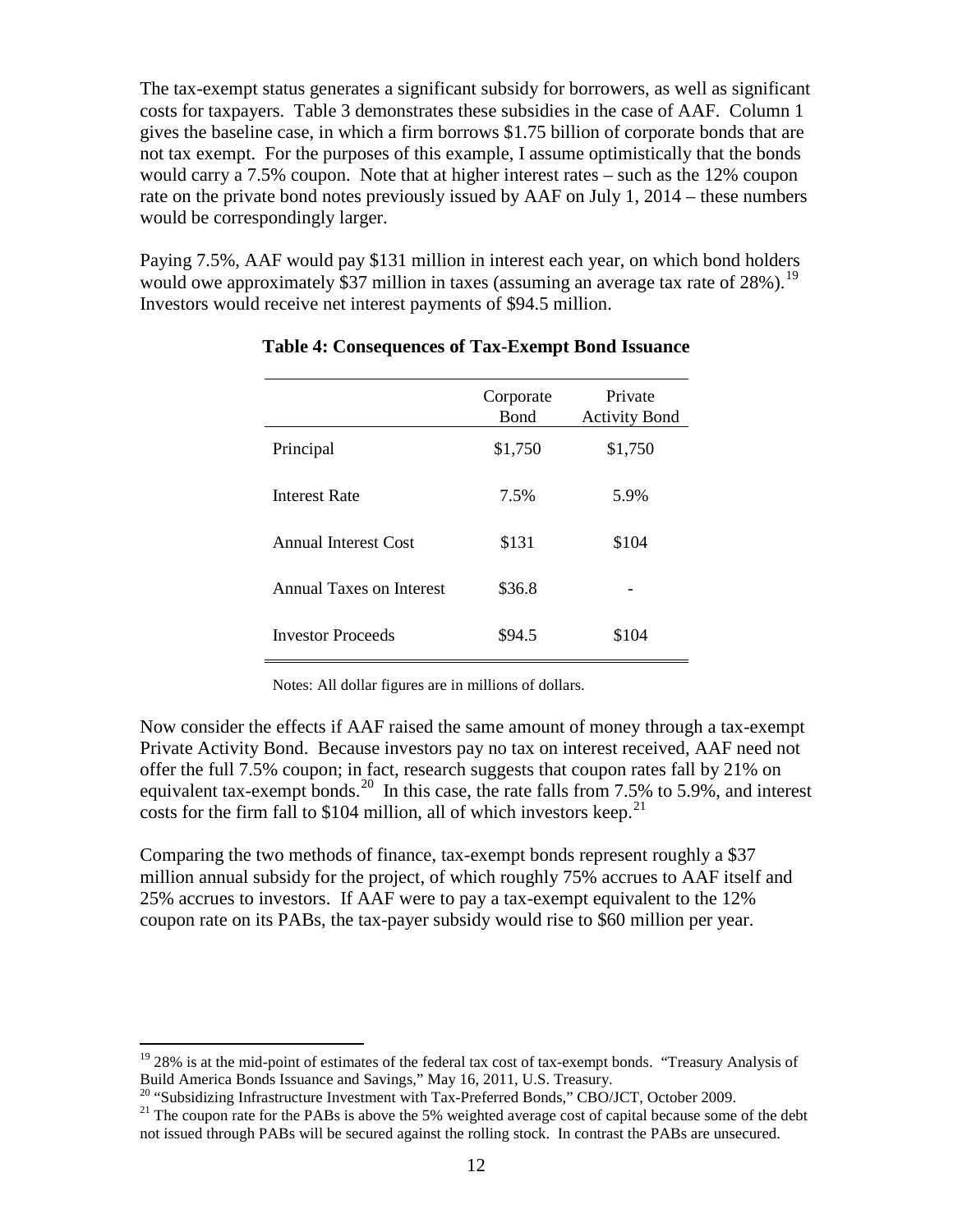### B. Economic Inefficiency of Tax-Exempt Bonds

PABs attempt to replicate the benefits of tax-exempt finance for borrowers other than state or local governments undertaking projects of public interest. In some cases, these private enterprises are very similar to public enterprises that would be eligible for municipal bonds; for example, American Airlines issued \$1.3 billion in PABs to finance construction of a new airport terminal at Kennedy Airport that was owned by the City of New York. In such cases, the existence of PABs makes economic sense.

In the case of a publicly owned project such as the Kennedy Airport terminal, there is a strong economic rationale behind PABs. Various fundamental factors might make it more efficient for either the City of New York (the owner) or American (the builder and tenant) to issue the bonds; because of the existence of PABs, either party can issue essentially equivalent bonds, so the decision of how to organize the project can be made based on economic merits rather than tax optimization. If PABs were not an option, and only municipal bonds received a tax preference, then there would have been a large incentive for the City of New York to issue the bonds, even if that was not the most efficient financing arrangement based on the underlying economics. Taxes would thus have distorted the structure of the project, leading to inefficiency. Other examples of such efficient uses of PABs include non-profit hospitals and many public-private infrastructure partnerships.

But in other cases, however, PABs are used to finance entirely private enterprises with far fewer broad public benefits. In the extreme, PABs have been used to finance golf courses, professional sports stadiums, and industrial parks, all privately owned but where backers route the financing through a public-private development corporation in order to qualify. The amount of PABs devoted to these types of activities are limited by annual volume caps issued to states and other governmental bodies, but within those caps there is generally wide latitude in the choice of projects. Other pools of PABs also exist at the federal level, such as that requested by AAF from the Department of Transportation.

In these entirely private projects, the existence of PABs instead distorts the allocation of resources and reduces economic efficiency. This is because projects now compete for funds in part based on access to tax subsidies rather than on underlying economic merits. For instance, consider the use of PABs to finance a golf course. The relevant alternative is not the issuance of tax-exempt municipal bonds by a government, but rather the issuance of standard corporate bonds by a private company. But this private issuance is disadvantaged by the lack of a tax subsidy.

As an entity that is entirely privately owned, All Aboard Florida represents an inefficient use of tax-exempt bonds. These subsidies distort the allocation of capital towards this project and away from others that are potentially more efficient yet lack tax subsidies. The subsidies also reward the operating company and bondholders. The subsidies are not likely to lower ticket prices substantially, since ticket prices will be set based on the market for transportation in Southern Florida, and so consumers are unlikely to benefit substantially from the government subsidy (relative to unsubsidized private financing).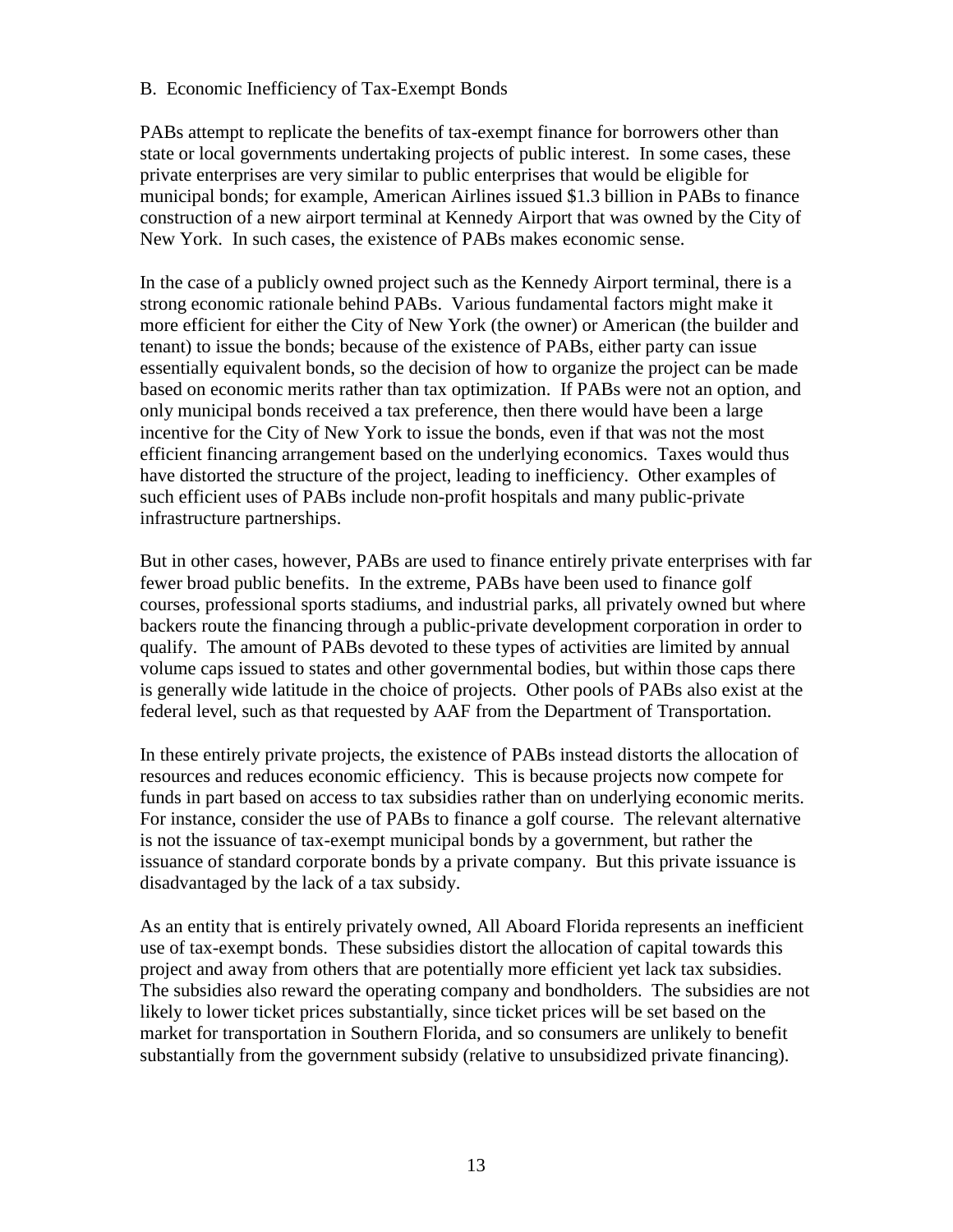### C. Other Government Subsidies

In addition to the large annual subsidy from the use of PABs, AAF will receive a number of other taxpayer subsidies from state and local sources.

The State of Florida and the Federal Aviation Administration (FAA) are paying for the construction of an intermodal facility at Orlando International Airport, at the cost of \$214 million. AAF will use this subsidized facility as the Orlando terminal for their service, saving them the costs of station construction. The State of Florida is also paying an initial subsidy to local governments along AAF's route for safety upgrades of \$10 million. <sup>[22](#page-13-0)</sup> Amortized at a 5% interest rate, the annual value of these subsidies is \$11.2 million.

Another source of subsidies comes from counties along the AAF route, which will be required by Florida law to pay for the improvement and maintenance of road crossings as AAF converts the existing freight line to handle passenger rail service. The exact value of these subsidies is somewhat more difficult to calculate, but an estimate from Brevard County suggests that these costs are \$300,000-\$400,000 for just the crossings in that county (in which AAF trains will not stop at all). Scaling up for the entire rail line puts these subsidies at roughly \$2 million annually.<sup>[23](#page-13-1)</sup>

<span id="page-13-1"></span><span id="page-13-0"></span><sup>&</sup>lt;sup>22</sup> "Setting the Record Straight," Florida DOT Release June 8, 2014.<br><sup>23</sup> Brevard County includes 55 at-grade crossings out of a total of 342 (AFF DEIS p. 4-15).